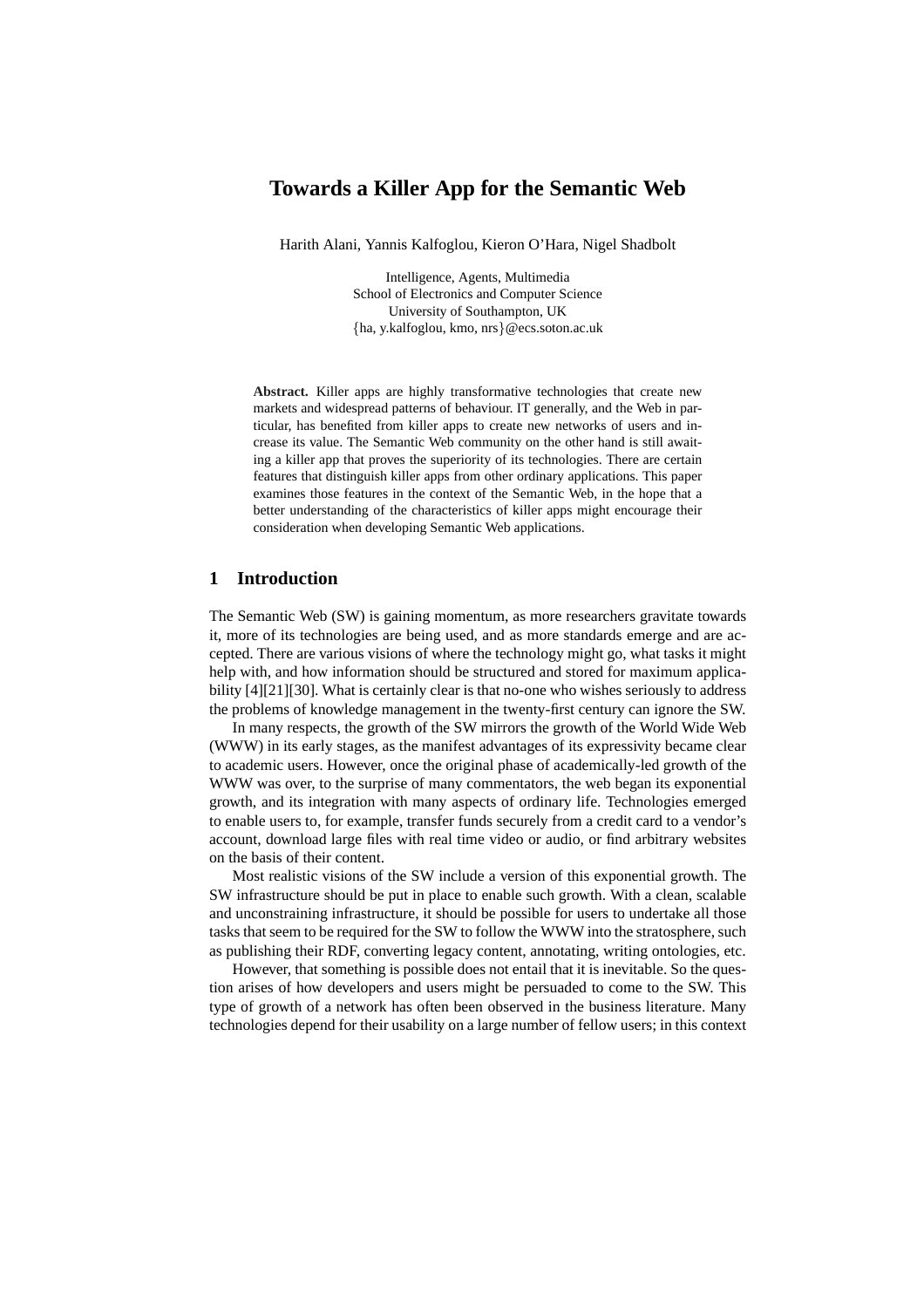Metcalfe's Law [15] states that the utility of a network is proportional to the square of the number of users.

Technologies which have this effect are called *killer apps*. Exactly what is a killer app is to a large extent in the eye of the beholder; in the WWW context, killer apps might include the Mosaic browser, Amazon, Google, eBay or Hotmail. Hotmail attracted over 30 million members in less than three years after its 1996 launch; eBay went from nothing to generating 20% of all person-person package deliveries in the US in less than 2 years. Of course, the WWW was a useful enough technology to make its own way in the world, but without the killer apps it might not have broken out of the academic/nerdy ghetto. By extension, it is a hope of the SW community that the SW might take off on the back of a killer app of its own.

The dramatic development of the WWW brought with it a lot of interest from the business community, and the phenomenon of killer apps has come under much scrutiny [10][19]. Attempts have been made to observe the spread of killer apps, and to generalise from such observations; the tight development cycles of WWW technology have helped such observations.

In this paper, our aim is to consider the potential for development of the SW in the light of the killer app literature from the business community. Of course, it is impossible to forecast where the killer app for the SW will come from. But examination of the literature might provide some pointers as to what properties such an application might have, and what types of behaviour it might need to encourage.

# **2 Killer Apps and the Semantic Web**

Killer apps emerge in the intersection between technology, society and business. They are technological in the broad sense of being artificial solutions to perceived problems, or artificial methods to exploit perceived opportunities (which is not to say that they need to have been developed specifically with such problems or opportunities in mind). Mere innovation is not enough. Indeed, a killer app need not be at the cutting edge of technological development at all. The killer app must meet a need, and be usable in some context, such as work or leisure or commerce. It must open up some kind of opportunity to bring together a critical mass of users.

To do this, killer apps have a number of features which have been catalogued by commentators. In this section, we will examine and reinterpret such features in the context of the SW. We reiterate that these features may not all be necessary, and they certainly are not sufficient; however they can act as an interesting framework to our thought on this topic.

The main point, of course, about a killer app is that it enables a superior level of service to be provided. And equally clearly, the SW provides an important opportunity to do this, as has been argued from the beginning [4]. There are obvious opportunities for any knowledge-based task or enterprise to improve its performance once knowledge sources are integrated and more intelligent information processing is automated.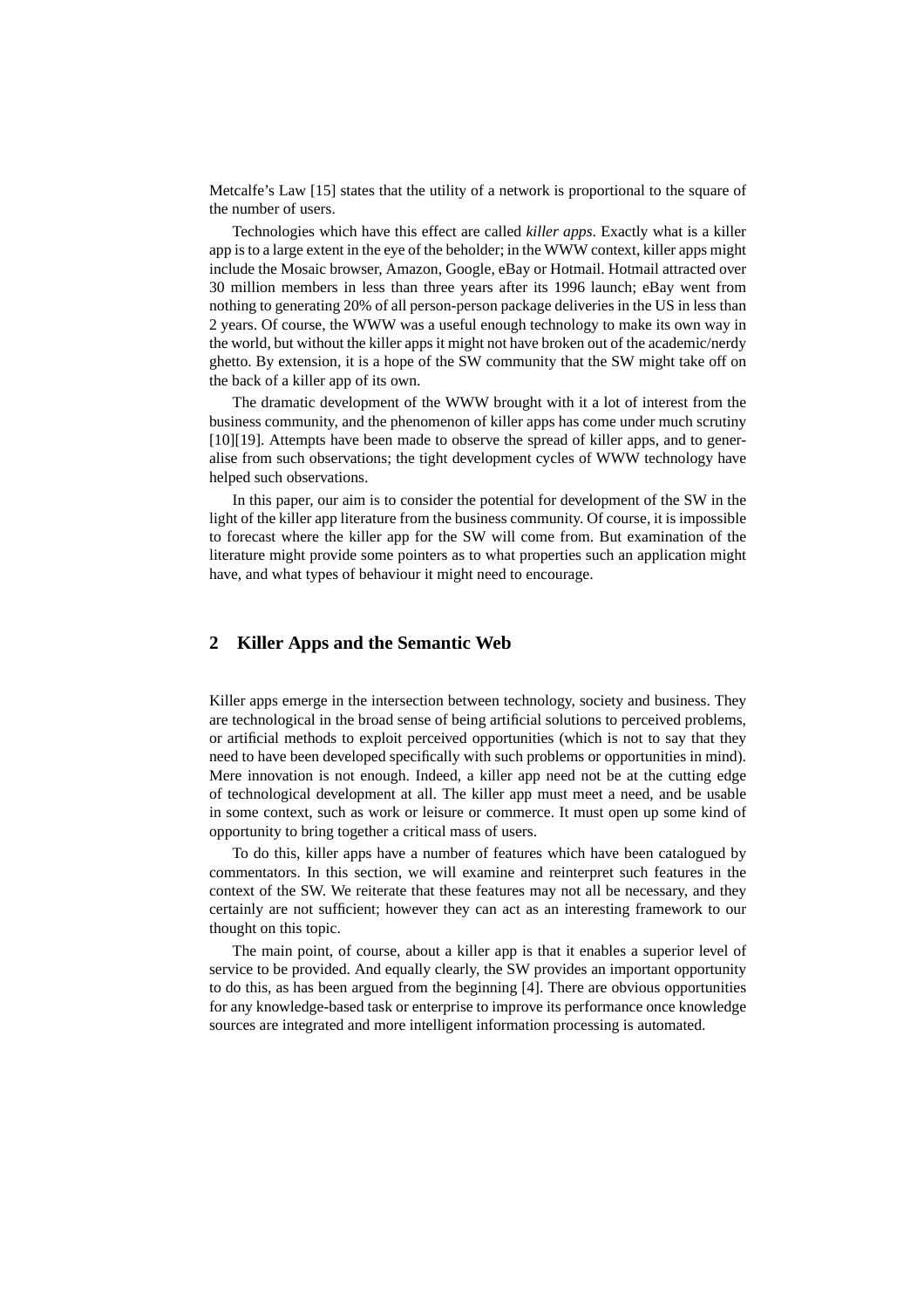#### **2.1 The bottom line: Cost vs Benefit**

However, merely providing the opportunity is not enough. Cost-benefit analysis is essential [10]. There are several aspects to costs. Obviously, there are financial costs; will people have to pay for the killer apps on the SW? Maybe not; there are many examples of totally free Internet applications, such as Web browsers, search engines, and chat messengers. Such applications often generate large revenues through online advertising. According to the Interactive Advertising Bureau UK<sup>1</sup> and PriceWaterhouseCoopers<sup>2</sup>, the market size of online advertising in the UK for 2004 was £653.3m, growing more than 60% in one year. Free products may be very important in this context [19], and indeed killer apps are often cheaper than comparable alternative products [7].

But such costs are not the only ones incurred. There are also important resource issues raised by any plan to embrace the SW.

**Conversion cost:** As well as investing in technologies of certain kinds, organisations and people will have to convert much of their legacy data, and structure newlyacquired data, in particular ways. This immediately requires resources to support the development of ontologies, the formatting of data in RDF, the annotation of legacy data, etc., not to mention potential costs of exposing data in RDF to the wider world (particularly where market structures reward secrecy). Furthermore, the costs of developing smart formalisms that are representationally adequate (the fun bit) are dwarfed by the population of informational structures with sufficient knowledge of enough depth to provide utility in a real-world application [12]. Note also that such a process will require ascent of some very steep learning curves.

**Maintenance cost:** In a very dynamic domain, it may be that ontologies have to be updated rapidly [20][5]. The properties of ontologies are not as well-understood as they might be; areas such as mapping ontologies onto others, merging ontologies and updating ontologies are the focus of major research efforts. It is currently unknown as to how much such maintenance effort would cost over time.

**Organisational restructuring costs:** Information processing is integrated into an organisation in subtle ways, and organisations often subconsciously structure themselves around their information processing models [11], a fact implicitly accepted by the knowledge engineering community [27]. Surveys of organisations, for example, reveal that ontologies are used in relatively primitive ways; indeed, in the corporate context, the term 'ontology' is a generic, rarely defined catch-all term. Some are no more than strict hierarchies, some are more complex structures allowing loops and multiple instantiations, still others are in effect (sometimes multilingual) corporate vocabularies, while others are complex structures holding metadata [22]. Whatever their level of sophistication, corporate ontologies support the systematisation of large quantities of knowledge, far from the traditional AI view of their being highly detailed specifications of well-ordered domains. Ontologies may refer to an internal view of the organisation (marketing, R&D, human resources, etc) or an external one (types of supplier and supplies, product types, etc). A recent survey showed that only a relatively small number

<sup>1</sup> www.iabuk.net

<sup>2</sup> http://www.pwc.com/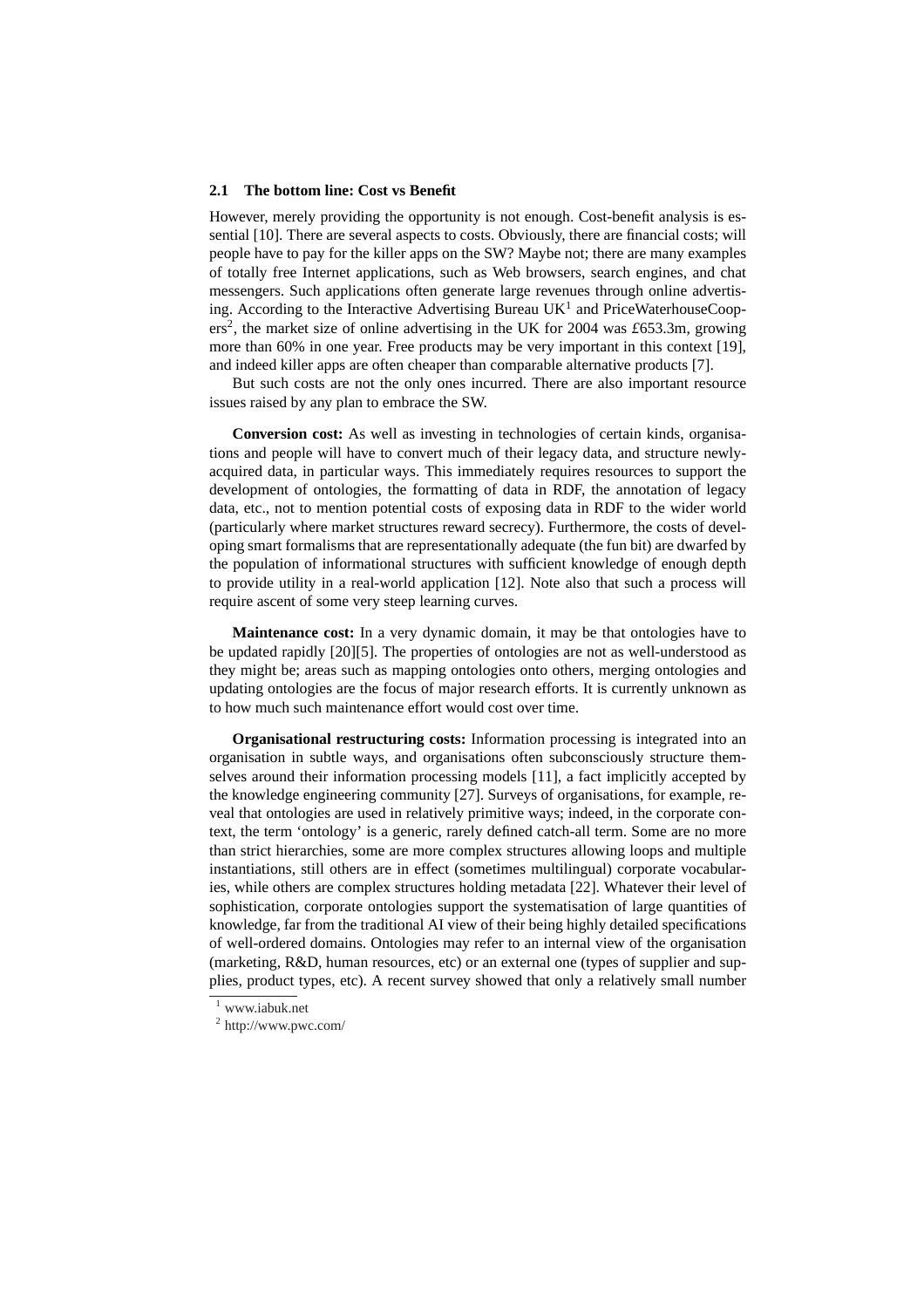(under a quarter) of corporate ontologies were derived from industry standards. The big issue for many firms is not representational adequacy but rather the mechanics of integration with existing systems [12].

**Transaction costs:** On the other hand, it is also true that if the SW does alter information gathering and processing costs, then the result will inevitably be some alteration of firms' management structures. The result will be leaner firms with fewer management layers, and possibly different ways of processing, storing and maintaining information. Such firms may provide opportunities for new SW technologies to explore, and a gap in the market from which a killer app may emerge.

It has long been argued that the size and structure of firms cannot be explained simply by the price mechanism in open competitive markets [8]. The allocation of resources is made using two mechanisms - first (between firms and consumers) by distributed markets and coordinated by price, but also (within firms) by the use of authority within a hierarchy (i.e. people get ordered to do things). The question then is how this relates to a firm's structure - when a firm needs some service, does it procure it from outside and pay a market price, or does it get it done in-house, using workers under some contractual obligation, and why?

It is generally thought that such organisational questions are determined by the *transaction costs* within a firm [33][34]. The promise of the SW is that many of the information gathering costs will be ameliorated. The general result of this is likely to be a continuation of trends that we have seen in economies since the widespread introduction of IT, which is the removal of middle management ("downsizing"), and the outsourcing of many functions to independent suppliers. In the SW context, of course, many of those independent suppliers could well be automatic agents, or providers of web services. If the SW contains enough information about a market, then we might well expect to see quite transformative conditions, and several market opportunities. The killer app for the business aspects of the SW may well be something that replaces the coordinative function of middle management.

But we should add a caveat here: the marginal costs of information gathering will be ameliorated, but equally there will, as noted above, be possibly hefty sunk costs up front, as firms buy or develop ontologies, convert legacy data to RDF, lose trade secrets as they publish material, etc. These initial costs may prove an extensive barrier to change.

**Reducing costs:** Here we see the importance of the increase in size of the user base. For example, the costs of developing and maintaining ontologies are high, but can be shared. Lightweight ontologies are likely to become more important [31]; not only are they cheaper to build and maintain, but they are more likely to be available off the shelf [22]. Furthermore, they are more likely to be easily understandable, mappable, maintainable, etc. The development of such lightweight multi-purpose ontologies will be promoted as the market for them gets bigger.

Similar points can be made about ontology development tools. Better tools to search for, build or adapt ontologies will spur their use or reuse, and again such tools will appear with the demand for them. And in such an environment, once an ontology has been developed the sunk costs can be offset by licensing the use of that ontology by other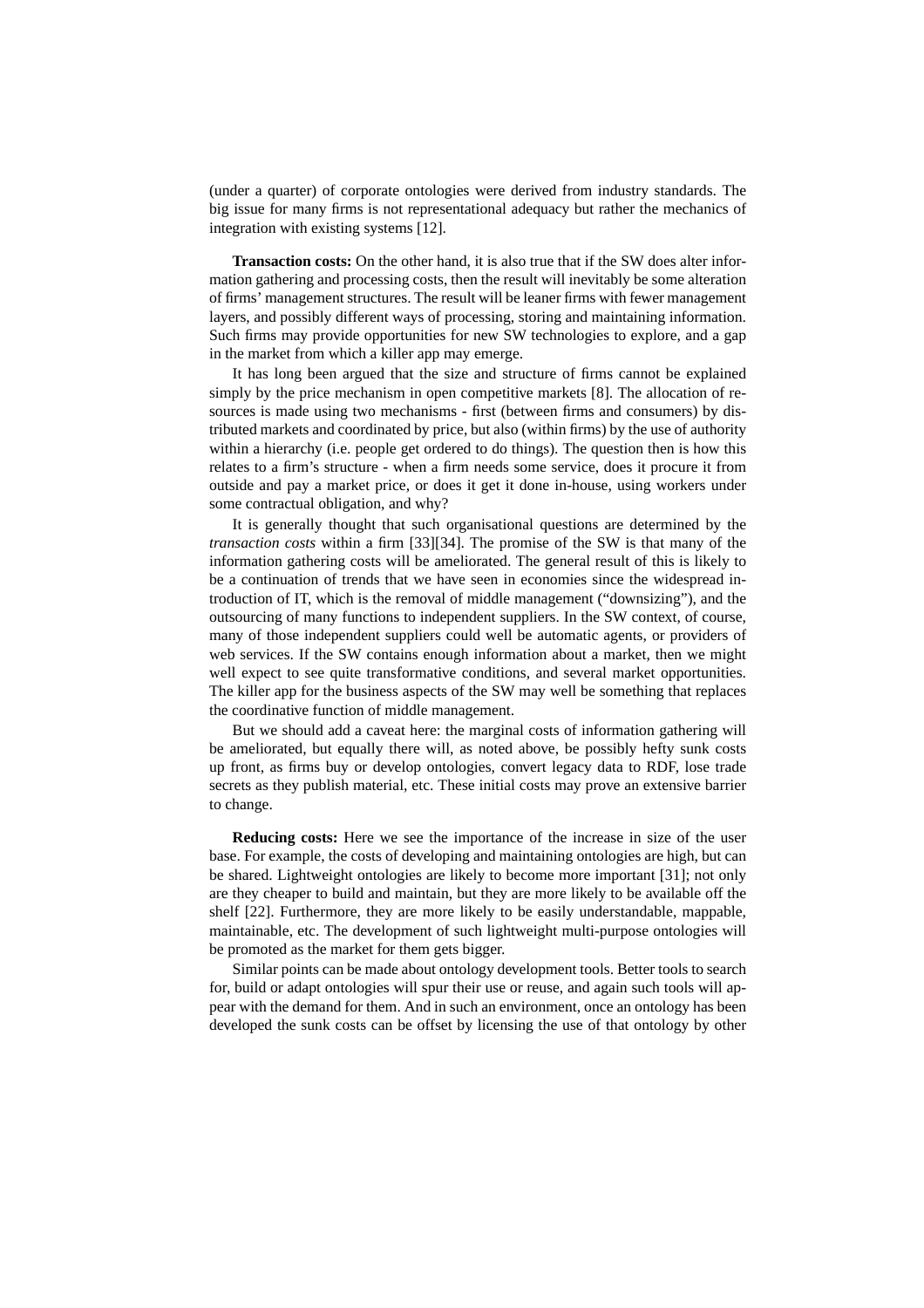organisations working in that domain. The costs, in such a networked environment, will come down over the period of use; if a single firm took on the costs of developing and licensing an ontology for a domain, that firm could also take on the maintenance costs. Organisations that specialised in ontology maintenance and training for users could spring up, given sufficient demand for their services.

**Increasing Benefit:** Similarly to data restructuring; there has to be some discernible benefit for organisations putting their data in RDF, and these benefits will become more apparent the more published data in RDF there is. So the issue here, which a killer app might help with, is that there seems to be little or no advantage for an individual firm in moving first. A firm that publishes its data in RDF early incurs costs early and takes a risk, but gets little benefit; and vice versa. Nevertheless, being first in a new market is a distinct advantage [10][7], but late entrants can also succeed if they outperform existing services [13] (e.g. Google). So there is a Prisoner's Dilemma to be sorted out.

Berners-Lee argues that the killer app for the SW is the *integration* [2]. Once distributed data sources are integrated, the sky becomes the limit. This of course could be true, but it will be hard to convince data providers to publish in RDF and join the SW movement without concrete examples of benefit. This is probably supported by Berners-Lee suggestion that we need to "Justify on short/medium term gain, not network effect" [3]. Integration alone might not be seen as a gain on its own, especially when considering costs and privacy issues.

In a survey for business use cases for the SW, researchers of the EU *KnowledgeWeb*<sup>3</sup> emphasised the importance of proper targeting for SW tasks [24] to avoid applying SW technologies to where they do not offer any clear benefit, which may discourage industry-wide adoption. The survey concluded that the areas which seem to benefit more from this sort of technology are *data integration* and *semantic search*. It was argued that these areas could be accommodated with technologies for *knowledge extraction*, *ontology mapping* and *ontology development*. Similarly, Uschold and Gruninger [31] argue that ontologies are useful for better *information access*, *knowledge reuse*, *semantic-search*, and *inter-operability*. They also list a number of assumptions to be made to progress towards a fully automated semantic integration of independent data sources. Fensel et al [14] describe the beneficial role of ontologies in general *knowledge management* and *eCommerce* applications. They also list a number of obstacles that need to be overcome to achieve those benefits, such as *scalable ontology mapping*, *instantiation*, and *version control*. Other obstacles, such as *trust*, *agent co-ordination*, *referential integrity*, and *robust reasoning* have also been discussed [18].

### **2.2 Leveraging Metcalfe's Law**

The relevance of Metcalfe's Law, that the utility of a network is proportional to the square of the number of its members [15], is clear in the context of this examination of the nature of the costs It is often cited in other contexts as an explanatory variable for killer apps [10][19][13]. There are two stages to the process of growing a network; first get the network's growth accelerating, and second preserve the network once it is in place, in order to create a *community of practice (CoP)*.

<sup>3</sup> http://knowledgeweb.semanticweb.org/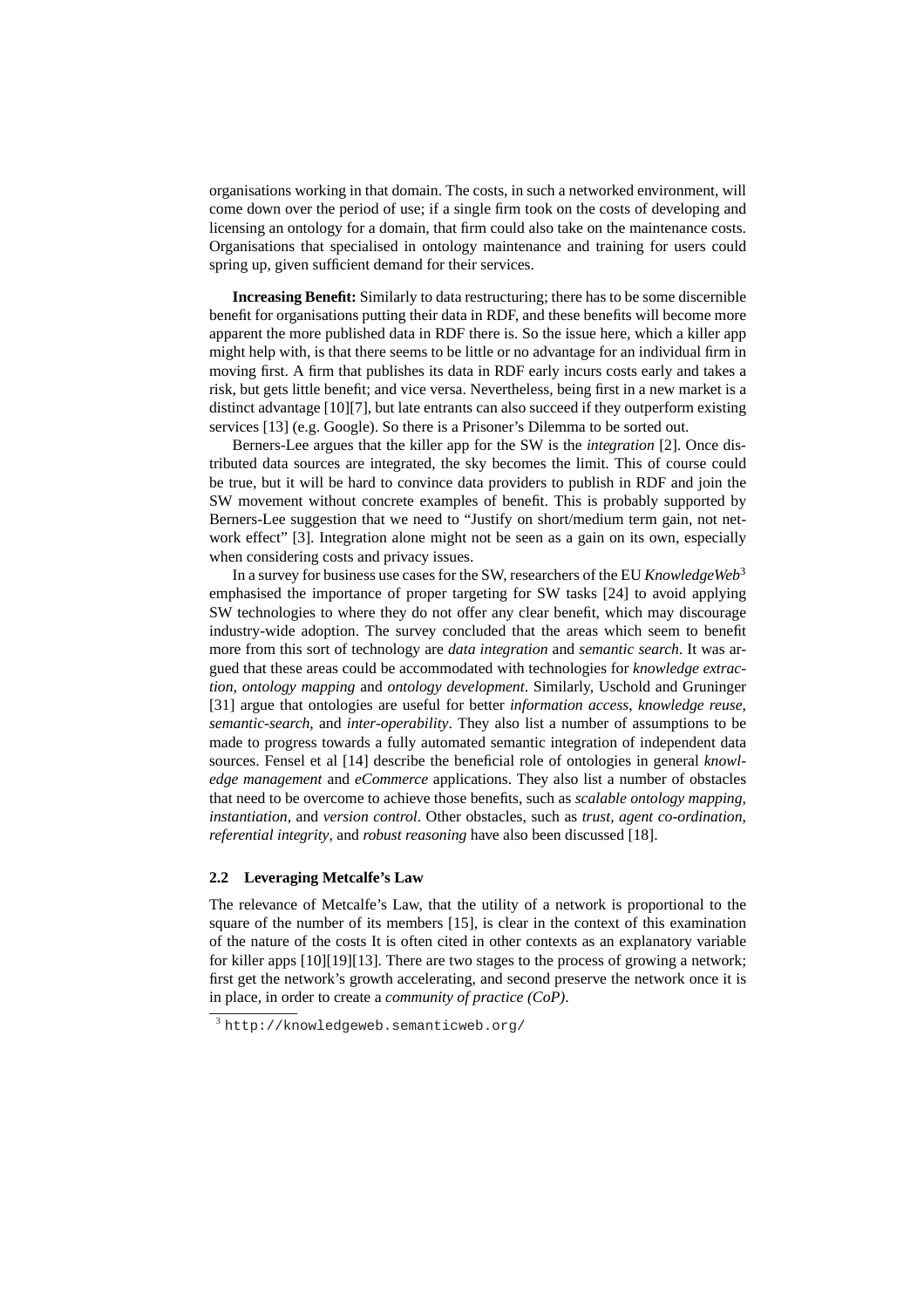**Communities of practice:** A CoP [32] is an informal, self selecting, group of people sharing some work- or leisure-related practice. The CoP that springs up around such a practice acts as a kind of support network for practitioners. It provides a language (or informal ontology) for people to communicate with, a corporate memory, and a means of spreading best practice.

This self-selection, and informality of CoPs, makes a community very hard to develop, because the community is a second-order development. So, we might take the example of Friend of a Friend (*FOAF*)<sup>4</sup>. FOAF is a basic ontology that allows a user to express simple personal information (email, address, name, etc) as well as information about people they know. Many SW enthusiasts considered FOAF to be *cool* and *fun* and started publishing their FOAF ontologies. Currently there are millions of FOAF RDF triples scattered over the Web, perhaps far more than any other type of SW annotations.

**Social Network Applications:** Surprisingly, there exist many Web applications that allow users to represent networks of friendships, such as Friendster<sup>5</sup>, Okrut<sup>6</sup>, LinkedIn<sup>7</sup>, TheFacebook<sup>8</sup>, SongBuddy<sup>9</sup>, to name just a few. However, FOAF has simply become a more convenient form for representing, publishing, and sharing information. Even though none of the applications above are entirely based on FOAF, some have already begun reading and exporting FOAF files. FOAF is certainly helping spread RDF, albeit in a way limited to part of the SW community, and could therefore be regarded as a facilitator or a medium for possible killer apps that could make use of available FOAF files and provide some useful service.

**Sustaining Network Growth:** However, one interesting obstacle in the way of FOAF creating the nexus of users that will launch the SW is that a network is generally self-selecting and second order. One obvious benefit of FOAF is that, as a pretty simple ontology, it provides a relatively painless way of ascending the learning curve for non-users of SW technology. However, to sustain the network growth, there is still need to something underlying such networks, some practice, shared goal, or other practical purpose.

It may well be that a potentially more fruitful approach would be to support existing communities and try to expand SW use within them, so that little Semantic Webs emerge from them, as SW technologies and techniques reach saturation point within them [18]. And because CoP overlap, and converge on various boundary objects and other linking practices and artefacts [32]. There are many obvious aids to such a development strategy; for instance, good-quality ontologies could be hand-crafted for particular domains. But also, it turns out that a number of the best SW tools at the moment also support this "filling out" technique. For instance CS AKTive Space [28] specifically enables people to find out about the state of the discipline of computer science in the UK context; a limited but useful domain. Flink [23] generates FOAF networks

<sup>4</sup> http://www.foaf-project.org/

<sup>5</sup> http://www.friendster.com/

<sup>6</sup> http://www.orkut.com/

<sup>7</sup> https://www.linkedin.com/

<sup>8</sup> http://www.thefacebook.com/

<sup>9</sup> http://www.songbuddy.com/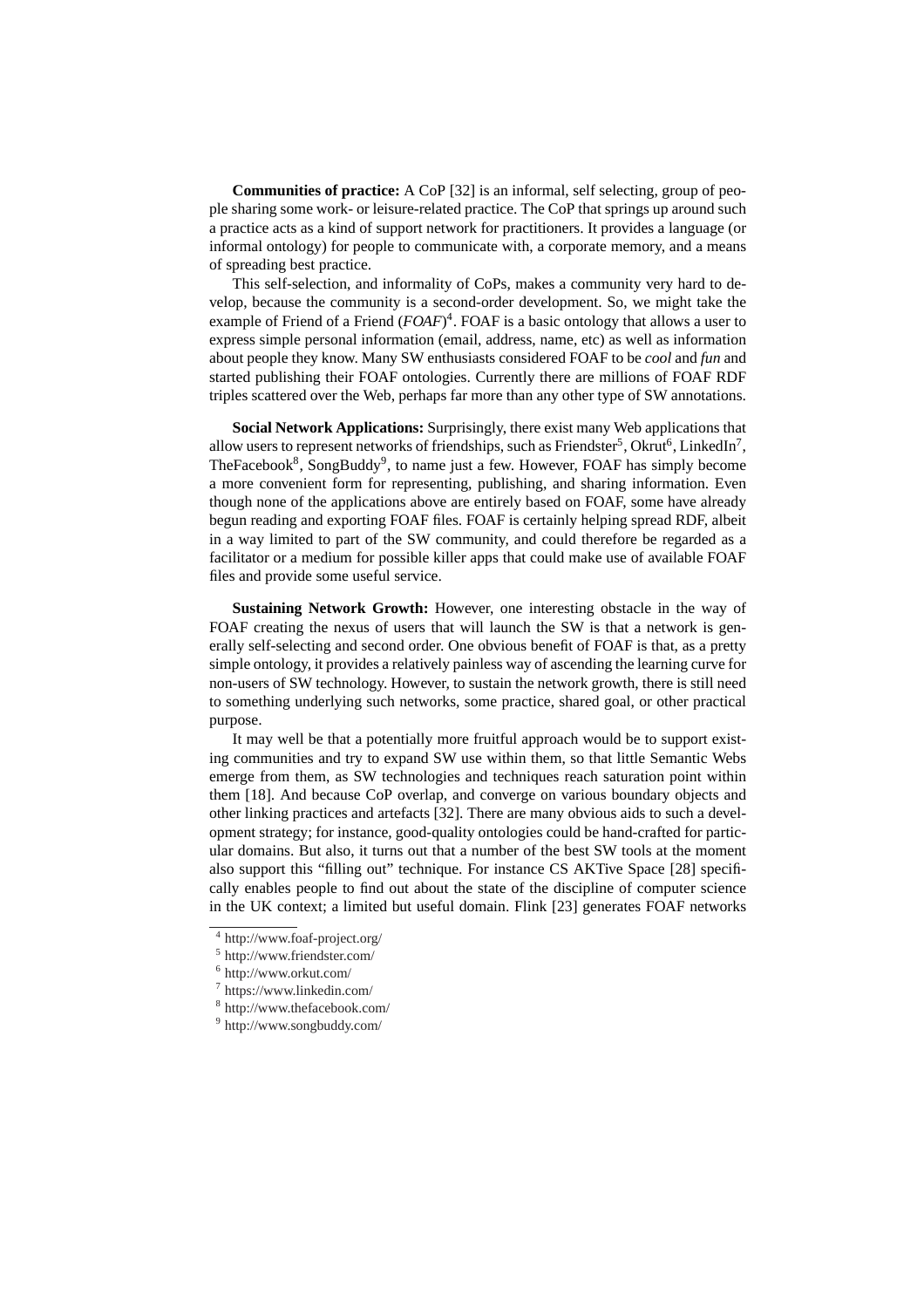for SW researchers. CS AKTive Space and Flink are winners of the 2003 and 2004 Semantic Web Challenges respectively.

**Open systems and social aspects:** One other useful aspect of Flink is that it integrates FOAF profiles with ordinary HTML pages, and therefore sets up an explicit link between the SW and the WWW. Direct interaction with other existing systems increases the value of a system by acquiring additional value from those systems [19]. One good example is Protégé, an ontology editor from Stanford  $[25]$ . By being open source and extendable, Protégé allowed many existing systems and tools to be linked or integrated with it, thus increasing its use and value. For this reason, and for being free, Protégé has quickly become one of the most popular ontology editing tools available today.

This openness is of course built into the very conception of the SW; the integration of large quantities of data, and the possibility of inference across them, is where much of the power stems from. As with the WWW, this does require a major programme of voluntary publication (e.g. to simply and conveniently compare prices across retailers over the WWW). The SW would add value (or reduce information processing costs) still more by allowing agents to do the same thing and more [17].

And as with the WWW, if this process takes off, then more and more vendors would have to publish their data in RDF, even if they are initially reluctant. The argument in favour of such coercion is that everyone benefits eventually, and that early movers not only gain, but force laggards to follow suit.

**Privacy and Trust:** Transparency and the removal of restrictions to publication are not undiluted goods. It may be that certain pieces of information benefit some organisations only as long as they withhold them from public view (trade secrets). Or that issues such as privacy and anonymity will rear their heads here. Or even that differing intellectual property regimes and practices will lead to competitive advantage being lost in some economies.

In particular, integrating large quantities of information across the Internet and reasoning across them raises potential problems. Firstly, it is the integration of information that threatens to allow harmful inference; information is quite often only harmful when seen in the right (or wrong) context. But the SW is the tool *par excellence* for doing that. And secondly, publication of information (e.g. FOAF) in a friendly and local context can quickly get out of one's control.

It is often argued that standard data protection legislation is adequate for the new online contexts, but that policing is the problem. As it stands, traditional restrictions on the gathering of information are becoming decreasingly relevant as information crosses borders so easily. More plausible is policing restrictions on how information can be used once collected.

Furthermore, formalising or externalising knowledge, for example in the creation of ontologies, can have a number of effects. First of all, knowledge that is codified can become more 'leaky', i.e. it is more likely to leave an organisation. Secondly, it will tend to reduce the competitive advantage, and therefore income, of certain experts. Thirdly, much depends on whether a consensus exists about the knowledge in the first place.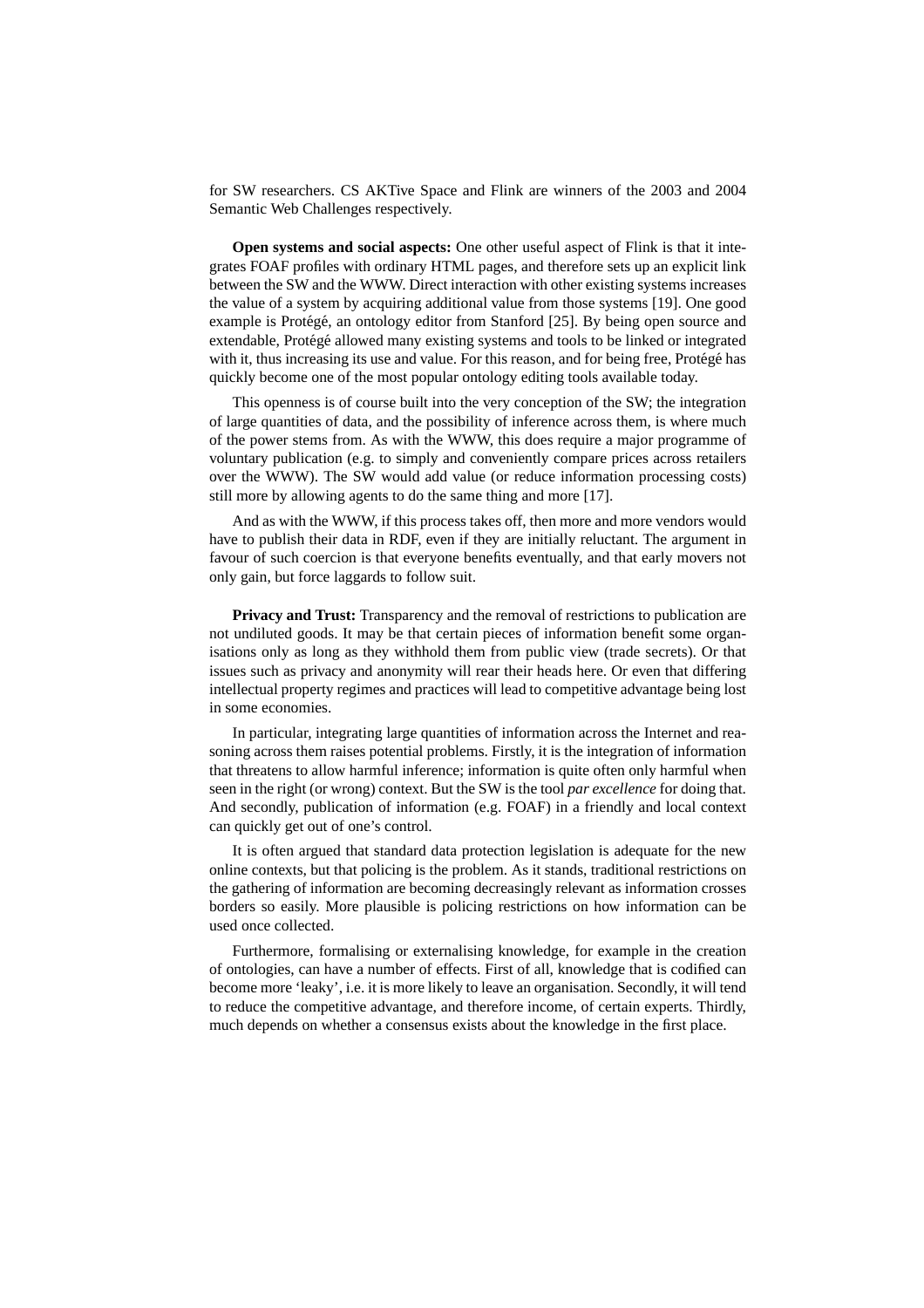#### **2.3 Creativity and risk**

Killer app development cannot follow from careful planning alone. As we have noted already, there is no algorithm for creating a killer app. They tend to emerge from simple and inventive ideas; they get much of their transformative power by destroying hitherto reliable income streams for established firms. Christensen [7] points out that most killer apps are developed by small teams and start-ups. Examples include Google, eBay, and Amazon, which were all created by a few dedicated individuals. Giant industrial firms are normally reluctant to support risky projects, because they are generally the ones profiting from the very income streams that are at risk [10].

However, even though most semantic web applications have so far been built in research labs and small groups and companies, there is clear interest expressed by the big players as well. So, for example, Hewlett Packard has produced Jena [6], a Java library for building SW applications, and IBM has developed WebFountain [16], a heavy platform for large scale analysis of textual web documents using natural language analysis and taxonomies for annotations. Adobe has perhaps gone further than many; Acrobat v5 now allows users to embed RDF metadata within their PDF documents and to add annotations from within Web browsers which can be stored and shared via document servers.

The SW provides a context for killer app development, a context based on the ability to integrate information from a wide variety of sources and interrogate it. This creates a number of aspects for the potential for killer apps. First of all, SW technologies might essentially be expected to enable the retrieval of data in a more efficient way that possible with the current WWW which is often seen as a large chaotic library.

On the other hand, it may be that the SW might take off in an original and unpredictable direction. The clean infrastructure that the W3C ensures is in place could act as a platform for imaginative methods of collating and sifting through the giant quantities of information that is becoming available. This might result in a move away from the webpage paradigm, away from the distinction between content providers and consumers, as for example with efforts like CS AKTive Space [28], or a move towards a giant, relatively uniform knowledge base (of the CYC variety) that could cope with all those complexities of context that foiled traditional AI approaches [1]. The ultimate vision of the SW that prevails should affect not only the standards developed for it [21], but also where we might look for killer apps.

#### **2.4 Personalisation**

Personalisation has been a common thread in the development of killer apps. Customers tend to become more loyal to services they can customise to their liking [10]. Many of today's killer apps have some level of personalisation; Amazon for example makes recommendations based on what the customer buys or looks at; Auto Trader<sup>10</sup> and Rightmove<sup>11</sup> save customers' searches and notify them via emails when a new result to their query is available; personalised web services attract more customers (if done properly!) and provide better tailored services [13].

<sup>10</sup> http://www.autotrader.co.uk

<sup>11</sup> http://www.rightmove.co.uk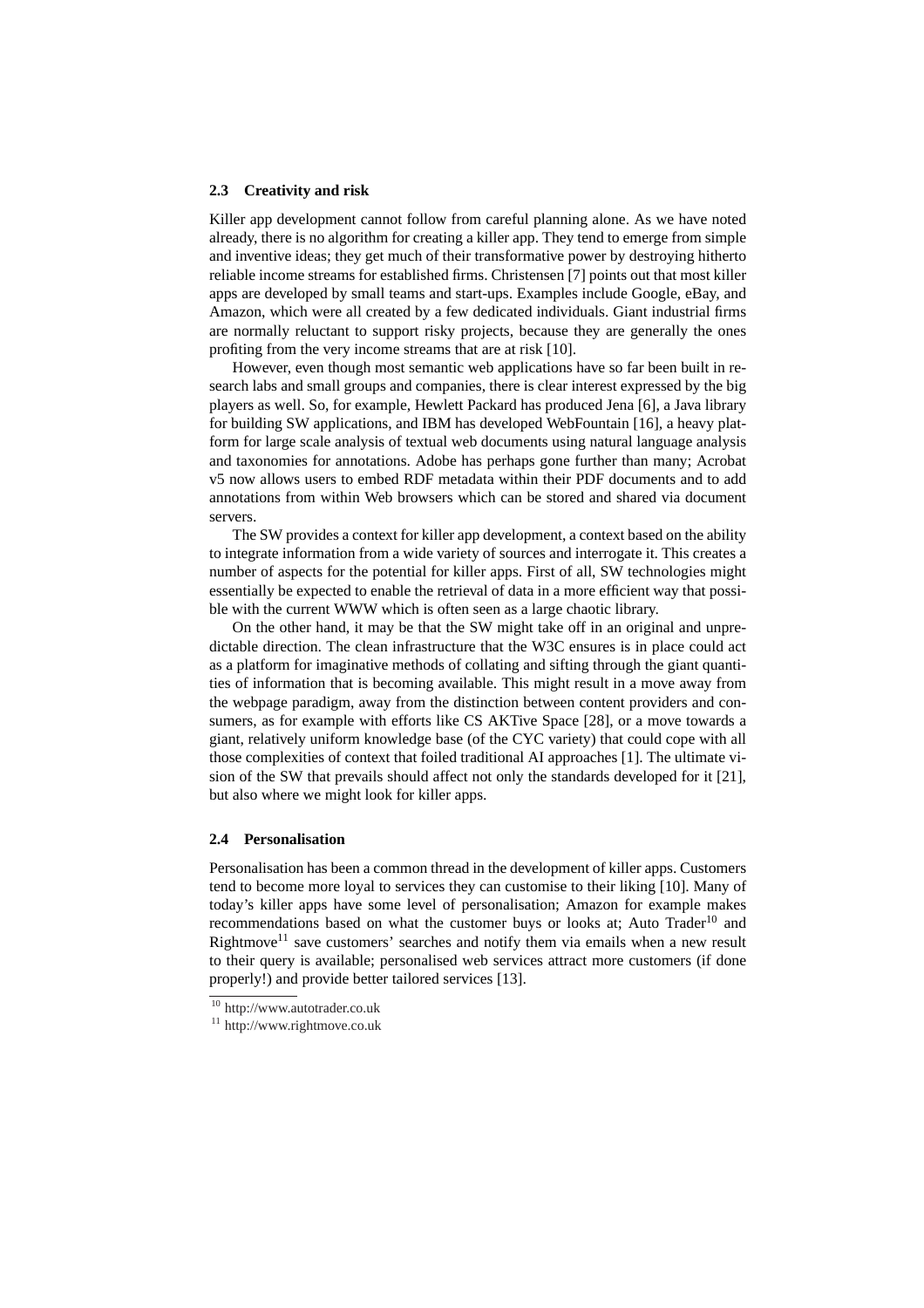Personalisation is often the key to providing the higher service quality than the opposition. The service itself need not be provided in any better ways, but the personalised aspect gives it the extra that is needed to defeat the alternatives. Such a connection could be indirect; for example, an Amazon-style recommender system, linked with an advertising platform, could help find alternative revenue streams and therefore drive down the cost to the consumer.

It goes without saying that personalisation is a hot topic on the SW, as well-annotated knowledge sources can be matched against RDF statements about individual consumers, to create recommendations or targeted products. There may well be major advantages to be had in systems that can feed information discreetly into recommender systems [26][9].

Nevertheless, it is the personalisation aspect that has much potential for the SW, as long as the provision of enough information for the system to work interestingly is not too painful.

#### **2.5 Semantic Web Applications**

There have been few sustained attempts to try to promote SW applications. For instance, the important work of the W3C naturally is focused on the standards that will create the clean platform that is a necessary but sadly not sufficient condition for the SW to take off. But one of the most interesting and inspired is the series of Semantic Web challenges, which we will discuss briefly in the next section.

# **3 The Semantic Web Challenge**

The annual International Semantic Web Challenge<sup>12</sup> (SWC), has been a deserved success, sparking interest and not a little excitement. It has also served to focus the community. Applications should "illustrate the possibilities of the Semantic Web. The applications should integrate, combine, and deduce information from various sources to assist users in performing specific tasks." Of course, to the extent that it does focus the community, the SWC will naturally influence the development of the SW.

Submissions to the SWC have to meet a number of minimum requirements, viz:

- **–** First, the information sources used
	- should be geographically distributed,
	- should have diverse ownerships (i.e. there is no control of evolution),
	- should be heterogeneous (syntactically, structurally, and semantically), and
	- should contain real world data, i.e. are more than toy examples.
- **–** Second, it is required that all applications assume an open world, i.e. assume that the information is never complete.
- **–** Finally, the applications should use some formal description of the meaning of the data.

Secondly, there are desiderata that act as tiebreakers.

<sup>&</sup>lt;sup>12</sup> http://challenge.semanticweb.org/, where the criteria quoted below are to be found.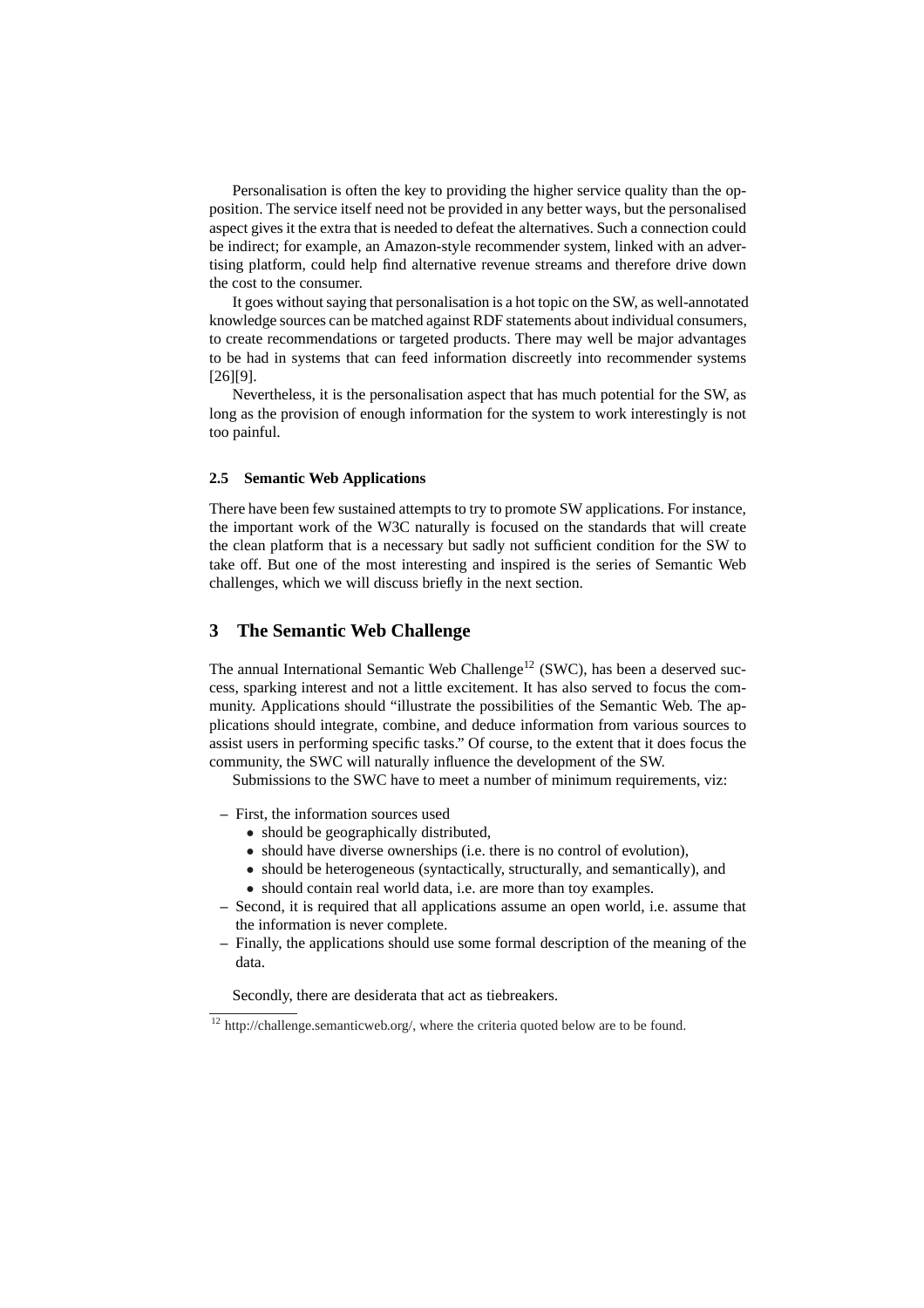- **–** The application uses data sources for other purposes or in another way than originally intended
- **–** Using the contents of multi-media documents
- **–** Accessibility in multiple languages
- **–** Accessibility via devices other than the PC
- **–** Other applications than pure information retrieval
- **–** Combination of static and dynamic knowledge (e.g. combination of static ontologies and dynamic work-flows)
- **–** The results should be as accurate as possible (e.g. use a ranking of results according to validity)
- **–** The application should be scalable (in terms of the amount of data used and in terms of distributed components working together)

In the light of our discussion above, these are interesting criteria. Many of them are straightforwardly aimed at ensuring that the characteristic possibilities of the SW are realised in the applications. For instance, the SW would have little point indeed if it only worked on toy examples, did not scale, could not work with distributed information sources, or if it required some kind of closed world to work.

However that may be, what is of interest here is the relation to the SWC criteria and the literature on killer apps. What the SWC is intended to uncover are new ways of exploiting information, particularly distributed information, and demonstrating the power of interrogation. In this respect, the challenge can only raise the profile of the SW, and help extend its community to more people and organisations. The SWC is an excellent vehicle for demonstrating where added value may come from. And as we have seen, increasing the size of the network will bring with it exponentially-increasing benefits.

But the SWC looks unlikely to furnish us with a (prototype of a) killer app, because the criteria focus on interesting results, rather than on usability, superiority or the alteration of old habits. Some of the criteria are slightly double-edged. For example, it is essential that an application uses a formal description of the meaning of the data. This, of course, is a deliberate attempt to ensure that one of the most contentious aspects of the SW (one of the most commonly-cited causes of scepticism about the SW's prospects) is incorporated. That is, the use of ontologies to provide understanding of terms in knowledge from heterogeneous sources. However, the way the challenge is constructed means that what is bound to happen in many if not most applications is that the developers will create their system with a possibly very painstakingly constructed ontology in mind, rather than taking the more difficult option of employing a very lightweight system that could work with arbitrary ontologies. The situation is somewhat similar to the knowledge engineering Sisyphus challenges, where KE methodologies were tested and compared by being applied to the same problem. However, as the methodologies were applied by their developers, the results were less than enlightening; a later attempt to try to measure how difficult methodologies were to use by non-specialists suffered from an unwillingness of most developers to discover this key fact about their methods [29].

There is little here to create the genuine community (as opposed to a large network); to promote the idea that users have something of a responsibility not to free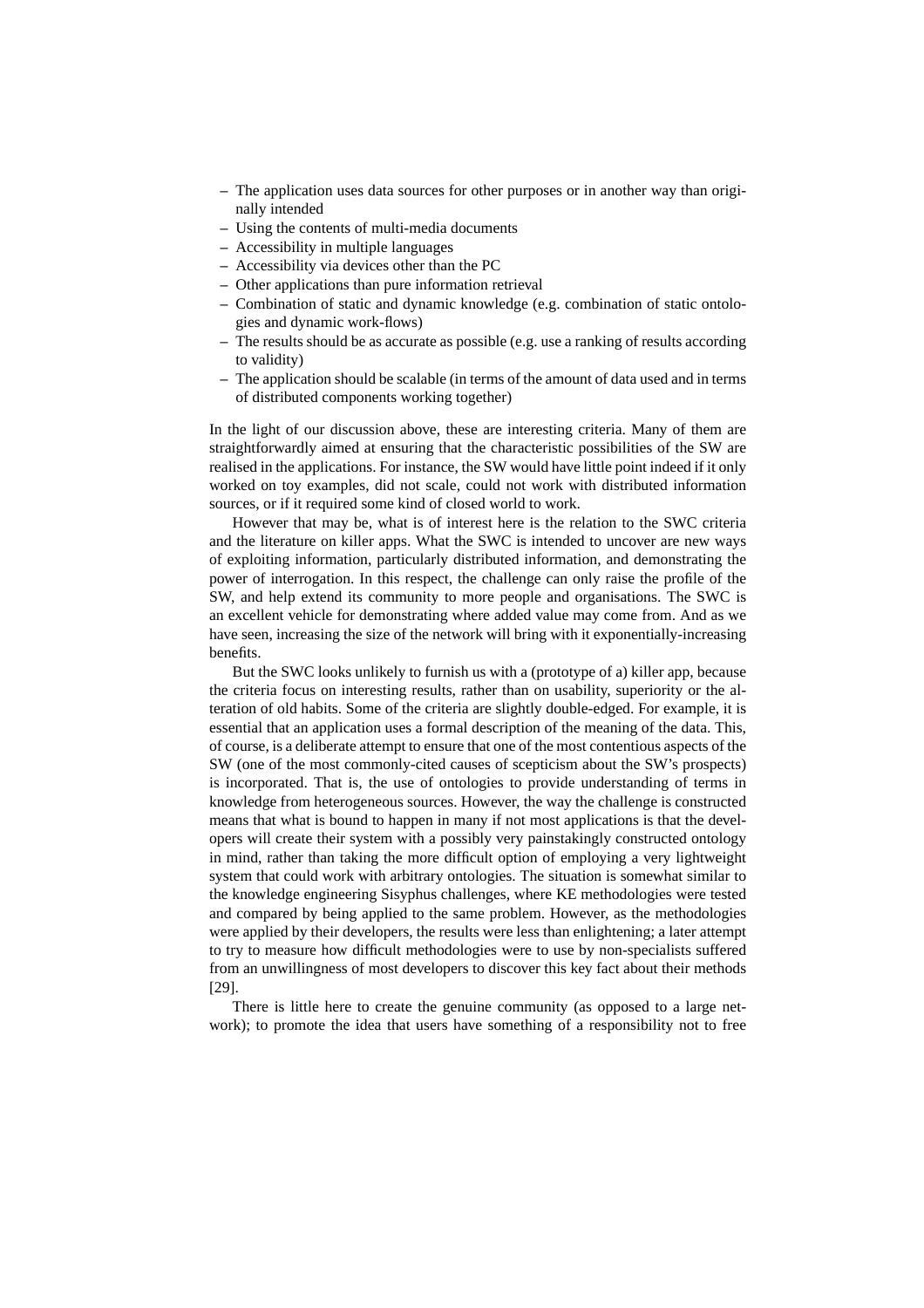ride, and to publish RDF data. Neither is there much to promote personalisation within that community. There is little to protect privacy, little to reduce the pain of annotating legacy data or building ontologies, and, although the focus of the SWC is the results of information-processing, little to ensure that such processing can integrate into the organisational workflow. Surprisingly few of the traditional requirements, from a business perspective, appear in the SWC criteria.

None of this, let us hastily add, is intended as a criticism of the SWC, which has publicised the SW and drawn a lot of attention to the extra power that it can provide. Our point is merely that there is a lot more to finding a killer app than producing an application that does brilliant things.

## **4 Discussion**

Killer apps must provide a higher service quality, and evolve (pretty quickly) into something perceived as indispensable, conferring benefits on their users without extra costs or steep learning curves. Individual users should coalesce into a community of practice, and their old habits should change in accordance with the new possibilities provided by the app. This is particularly important as the SW is likely to impose new costs on users in the short term, for example through having to annotate legacy content, develop ontologies, etc.

As the SW is in a relatively early stage of development, it is not currently clear exactly what threats and opportunities it provides (and, of course, the future form of the SW will conversely depend on what applications for it are successful). There has been some speculation about how the SW will develop, and what extensions of the WWW will be appropriate or desirable. For instance, consider a recent attempt by Marshall and Shipman to understand potential development routes for the SW [21], which sets out three distinct but related visions of the SW.

- I *SW technology could bring an order and consistent structure to the chaotic Web. So information access would be assisted by semantic metadata.* This vision envisages that humans will continue to be the chief agents on the SW, but that information could now be represented and stored in ways to allow its use in situations far beyond those foreseen by its original authors. In other words, the SW will extend the existing Web, but exactly how is hard to predict. In order for potential SW Killer Apps to respond to this vision should, ideally, have the following properties in particular:
	- They should help foster communities of users (that is, at some level, users should want to interact, and share experiences, with others). SW technology is expected to facilitate knowledge sharing and bringing more people together.
	- Users should not feel submerged in a mass, but should retain their individuality with personalised products. With more machine readable information becoming available (eg FOAF), better personalisation should be feasible.
	- Users should be able to bring as much of their legacy content up to date with relatively painless maintenance techniques. So, for example, applications should be able to leverage comparatively simple ontologies; ontology construction, merging and selection should be made easier, and we should be able to move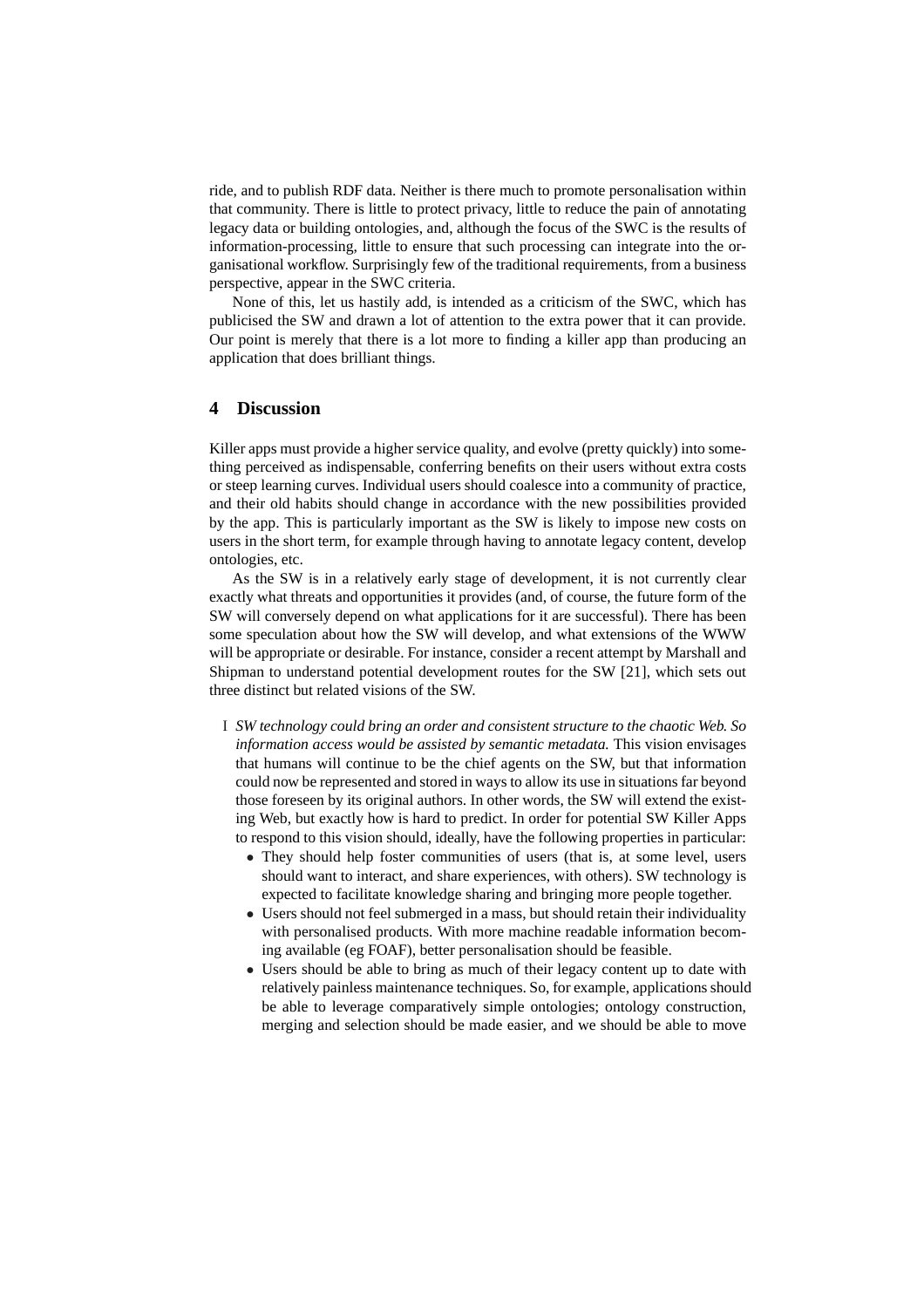away from handcrafting; annotation methods and interfaces have to be easy. In all these cases, the existence of a community of interested users will provide the initial impetus for the user to ascend the learning curve.

- II *The Web will be turned, in effect, into a globally distributed knowledge base, allowing software agents to collect and reason with information and assist people with common tasks, such as planning holidays or organising diaries*. This vision seems close to Berners-Lee et al's SW grand vision [4]. In many ways it is the composition of the other visions, assuming machine processing and global representation of knowledge. It is also a vision that will require more from a potential Killer App:
	- They should exploit integrated information systems to make inferences that could not be made before. Showing added value is key to encourage businesses and content providers to participate in the SW.
	- They should help remove the rather painful need to annotate, build ontologies, etc.
	- The new application should fit relatively smoothly into current work or leisure experiences. Little change in habits is acceptable, assuming some returned benefit, but too much change is a problem!
- III *The SW will be an infrastructure, made up of representation languages, communication protocols, access controls and authentication services, for coordinated sharing of knowledge across particular domain-oriented applications.* Information is used largely for the original purposes of its author, but that much more machine processing will take place. If this vision prevails, then a prospective SW Killer app should pay special attention to the following:
	- It should not compromise other important aspects of users' lives, for instance by threatening privacy to a dangerous degree, either by making inappropriate surveillance possible, or by facilitating torts such as identity theft.
	- Furthermore, if such a vision comes to pass, then the opportunities for killers apps are all the greater, in that any such standards-driven platform approach should make it possible for as many applications to flourish on top of it as possible. Whether such applications will ever be acknowledged as SW apps rather than general WWW applications is open to debate!

These conditions for each vision of the SW are, of course, necessary yet not sufficient! Furthermore, all of the conditions apply, to some degree, to each of the three visions.

We have seen that killer apps appear when there are opportunities to make progress on costs, communities, creativity and personalisation. All new technologies begin with a handicap in these areas. They impose costs, of retooling, of learning curves and of business process rescheduling. There is always a chicken and egg problem with the development of a community of users – the technology of necessity precedes the community. The risks of creative thought become clearer at the outset; the benefits only appear later. And the dialectic between personalisation and creating economies of scale often means that the latter are pursued long before the former. As an added handicap, it is often the case that the costs are borne disproportionately by early adopters.

The opportunities of the SW are also therefore counterbalanced by the risks. We note that we cannot predict where new killers will come from. The transformations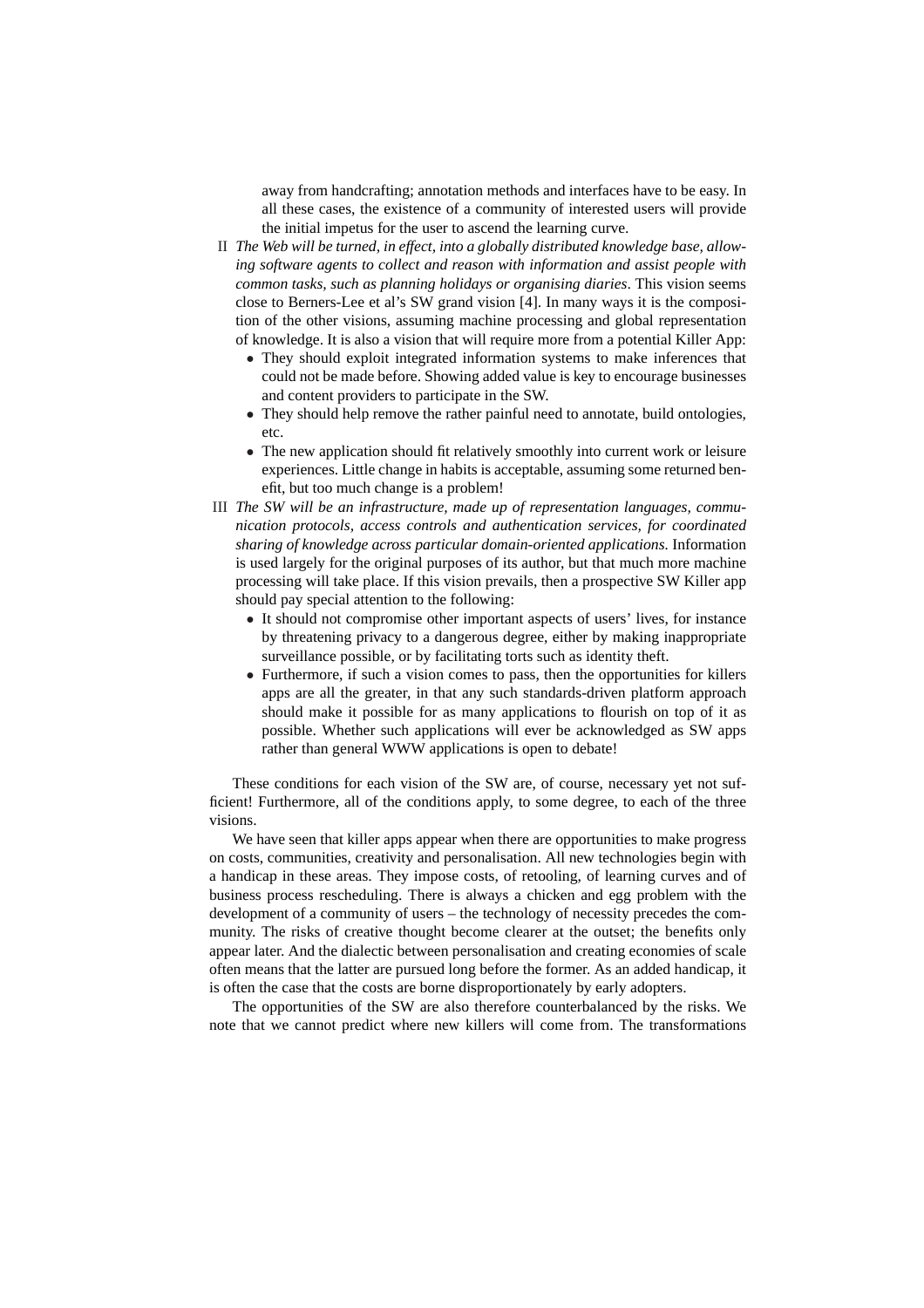that such applications wreak make the future very different from the present. Hence we can't be concretely prescriptive. But the general requirements for killer apps that emerge from our review of the business/management literature suggest certain routes for development, in addition to sensible lists of characteristics such as the criteria for the SW challenges, or the conditions listed at the beginning of this section.

So it is probably uncontroversial to assume that any SW killers will have to provide (1) a service that is not possible or practical under more traditional technologies, (2) some clear benefit to developers, data providers, and end users with minimum extra costs, and (3) an application that becomes indispensable to a user-base much wider than the SW researchers community. But additionally, research should be focusing on four important areas. First of all, perhaps most important, the cost issue should be addressed. Either the potentially large costs of annotating, ontology development, etc, should be mitigated, or side-stepped by thinking of types of application that can work with minimal non-automatic annotation, low cognitive overhead, or ontologies that sacrifice expressivity for simplicity. Secondly, another way of improving the cost/benefit ratio is to increase benefits, in which case the fostering of user communities looks like a sensible way forward. This means that applications in real-world domains (preferably in areas where the Internet was already important, such as media/leisure or e-science) look more beneficial than generic approaches. Thirdly, creativity is important, so radical business models are more interesting than simply redoing what the WWW already does. And fourthly, personalisation needs to be addressed, which means that extended user models are required.

When we look at the three visions outlined by Marshall and Shipman, vision III appears to be the one most amenable to the development of killer apps, in that it envisages a platform upon which applications sit – the form of such applications is left relatively open. In contrast, vision I, for example, doesn't see too much of a change for the WWW and the way it is used, and so there are fewer opportunities opening up as a result. Indeed, when we look at vision I, assuming that the SW does improve the navigation of the chaotic web, it might even be appropriate to say, not that there is a killer app for the SW, but rather that the SW is the killer app for the WWW. Whereas, with Marshall and Shipman's vision III, the vision is of a garden in which a thousand flowers bloom. On this vision, it is the painstaking, pioneering and often tedious negotiations of standards that will be key; such standards need to support the right kind of research.

# **5 Conclusions**

Killer apps are very difficult things to monitor. They are hard to describe, yet you know one when you see one. If you are finding difficulty persuading someone that something is a killer app, it probably is not! A lot depends on the bootstrapping problem for the  $SW - if the SW community is small, then the chances of someone coming up with a use.$ of SW technology that creates a genuinely new use for or way of producing information are correspondingly small. For it is finding the novelty that is half the battle. There is unlikely to be much mileage in simply reproducing the ability to do something that is already possible without the SW. Furthermore, it is likely that a killer app for the SW will exploit SW technology integrally; merely using RDF will not quite do the trick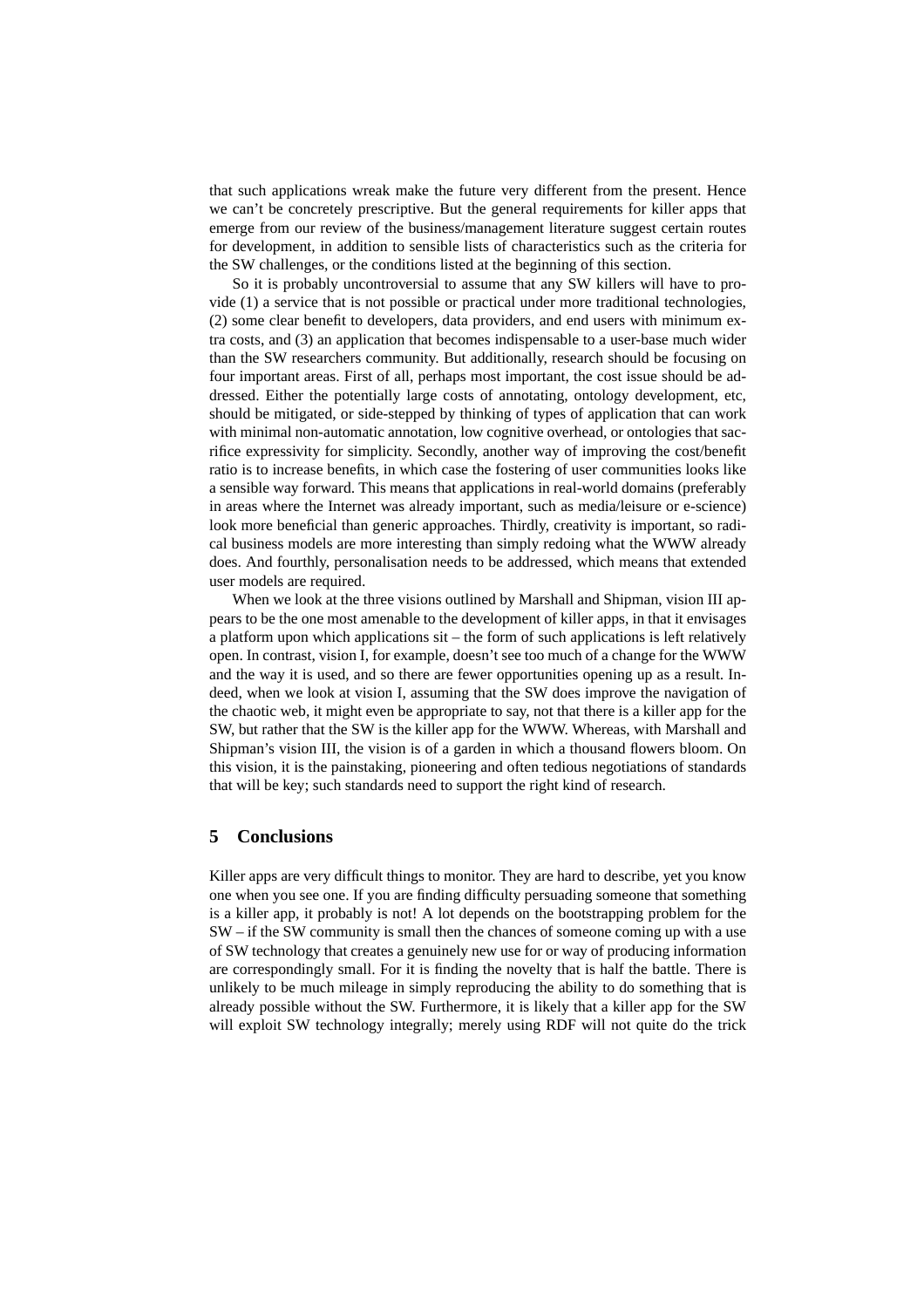[30]. The willingness of the producers of already-existing killers to use SW technology, like Adobe, is encouraging, but again will not necessarily provide the killer app for the SW. The checklist of criteria for the SWC gives a good list of the essentials for a genuinely SW application.

This is not simply a matter of terminology. The SW is more than likely to thrive in certain restricted domains where information processing is important and expensive. But the ambitions of its pioneers, rightly, go beyond that. For that to happen, killer apps need to happen. We hope we have given some indication, via our examination of the business literature, of where we should be looking.

# **Acknowledgments**

This work is supported under the Advanced Knowledge Technologies (AKT) Interdisciplinary Research Collaboration (IRC), which is sponsored by the UK Engineering and Physical Sciences Research Council under grant number GR/N15764/01. The AKT IRC comprises the Universities of Aberdeen, Edinburgh, Sheffield, Southampton and the Open University. The views and conclusions contained herein are those of the authors and should not be interpreted as necessarily representing official policies or endorsements, either express or implied, of the EPSRC or any other member of the AKT IRC.

## **References**

- 1. T. Berners-Lee. The semantic web road map. *http://www.w3.org/DesignIssues/Semantic.html*, 1998.
- 2. T. Berners-Lee. Iswc2003 keynote. http://www.w3.org/2003/Talks/1023-iswc-tbl/, 2003. 2nd International Semantic Web Conference (ISWC2003), Florida, USA.
- 3. T. Berners-Lee. Www2004 keynote. http://www.w3.org/2004/Talks/0519-tbl-keynote/, 2004. 13th Int. World Wide Web Conf., New York.
- 4. T. Berners-Lee, J. Hendler, and O. Lassila. The semantic web. *Scientific American*, May 2001.
- 5. S. Buckingham-Shum. Contentious, dynamic, information-sparse domains. and ontologies? *IEEE Intelligent Systems*, pages 80–81, Jan/Feb 2004.
- 6. J. J. Carroll, I. Dickinson, C. Dollin, D. Reynolds, A. Seaborne, and K. Wilkinson. Jena: Implementing the semantic web recommendations. Technical report, HP Laboratories Bristol, HPL-2003-146, Dec. 24, 2003.
- 7. C. M. Christensen. *The Innovator's Dilemma*. Harvard Business School Press, 1997.
- 8. R. Coase. *The Nature of the Firm, Economica 1937, reprinted in Oliver E. Williamson & Sidney G. Winter (eds.) The Nature of the Firm: Origins, Evolution and Development*. Oxford: Oxford University Press, 1991.
- 9. S. Cox, H. Alani, H. Glaser, and S. Harris. The semantic web as a semantic soup. In *Proc. 1st Workshop on Friend of a Friend*, Galway, Ireland, 2004.
- 10. L. Downes and C. Mui. *Unleashing the Killer App*. MIT Press, Harvard Business School Press, 2000.
- 11. K. Eischen. The social impact of informational production: Software development as an informational practice. Cgirs working paper 2002-1, Center for Global International and Regional Studies, University of California, Santa Cruz, 2002.